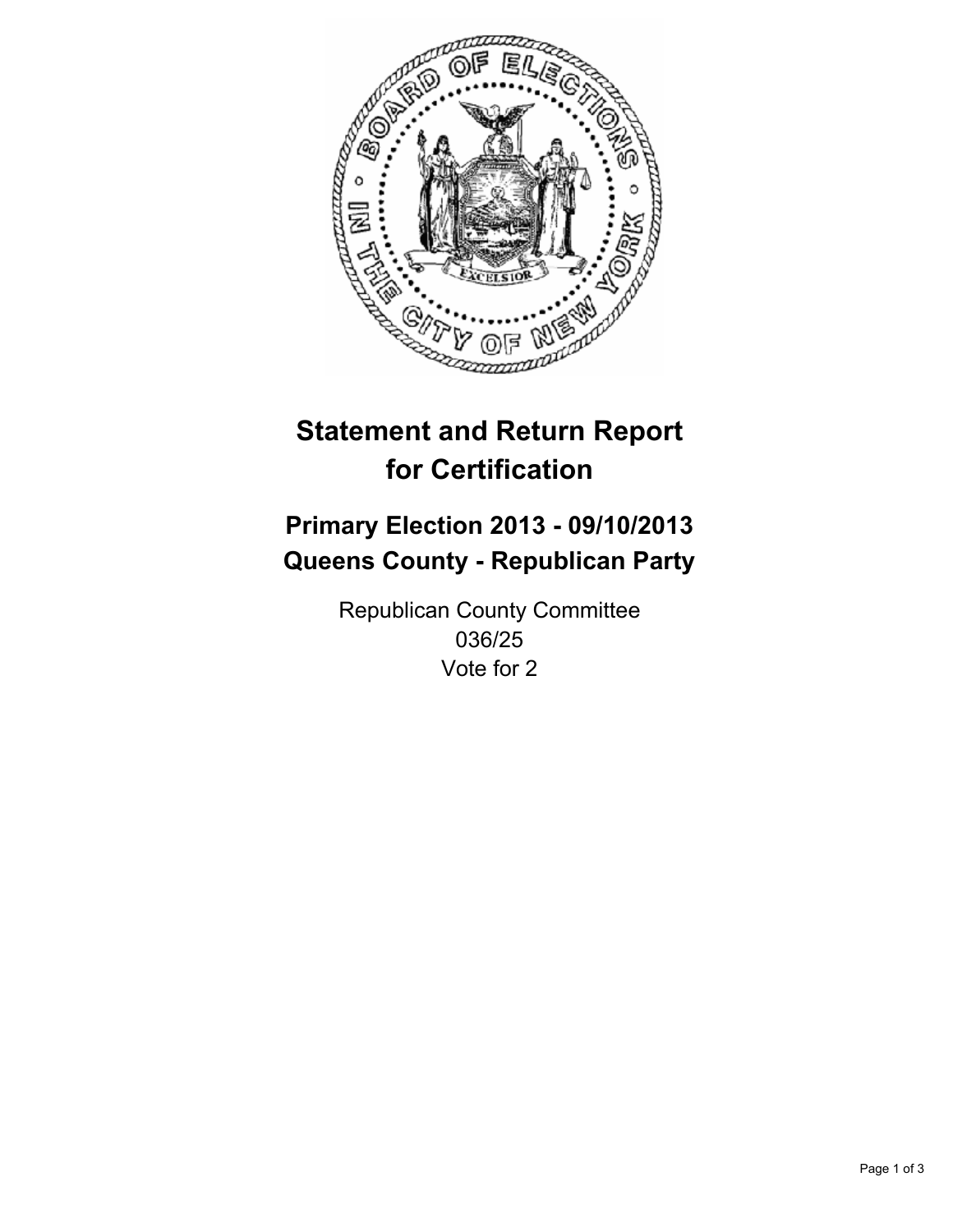

### **Assembly District 25**

| 0        |
|----------|
| 3        |
| 0        |
| 0        |
| $\Omega$ |
| 19       |
| 8        |
|          |
| 6        |
| 40       |
|          |